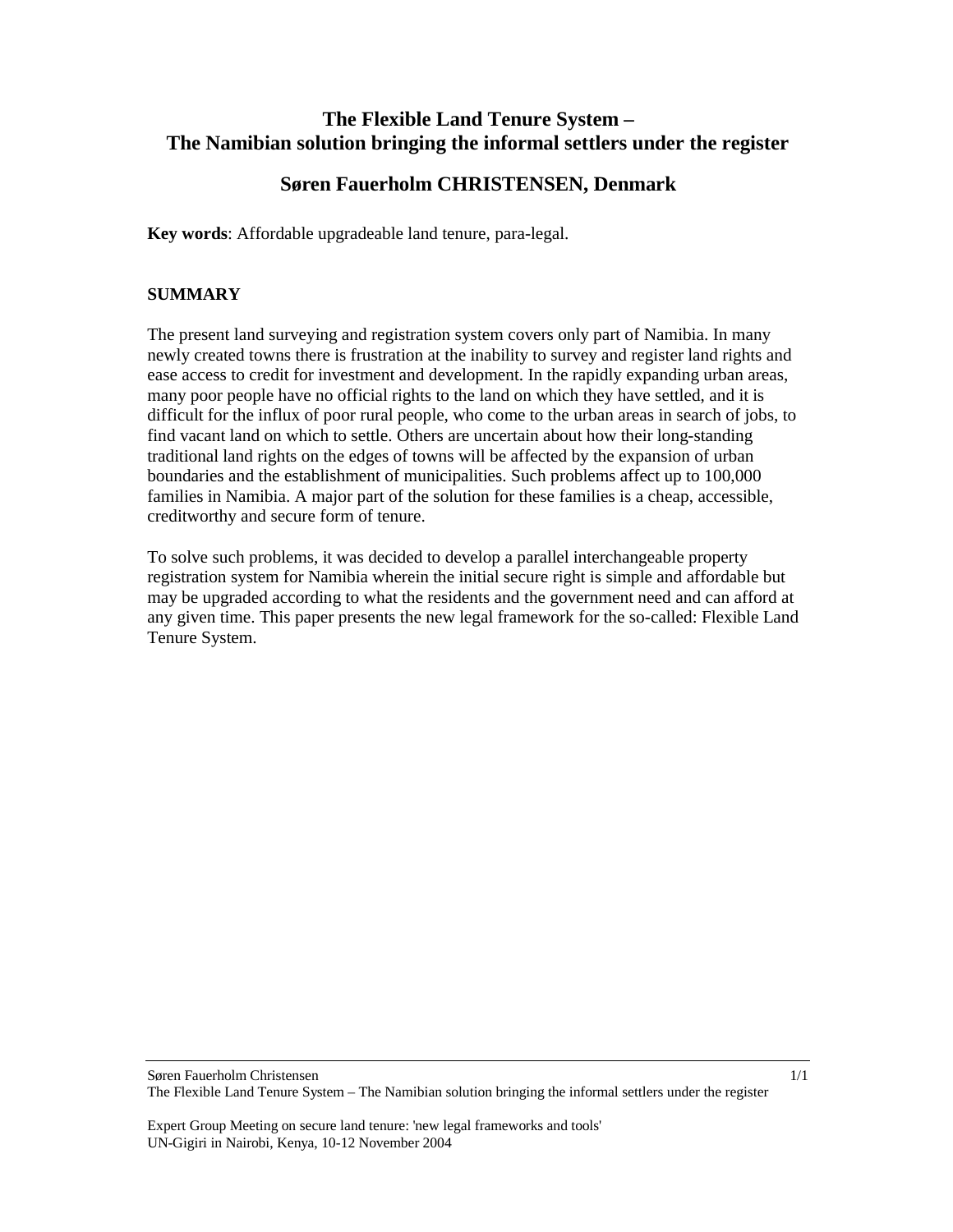# **The Flexible Land Tenure System – The Namibian solution bringing the informal settlers under the register**

# **Søren Fauerholm CHRISTENSEN, Denmark**

## **1. INTRODUCTION**

The present land surveying and registration system covers only part of Namibia. In many cities and towns, there is frustration at the slow pace of the present methodology to plan, survey and register land rights and ease access to credit for investment and development. In the rapidly expanding urban areas, many poor people have no official rights to the land on which they have settled. Their long-term security and that of their children to occupy their land holding is not guaranteed. It is even more difficult for the influx of poor rural people, who come to the urban areas in search of better opportunities, to find vacant land on which to settle. Others are uncertain about how their long-standing traditional land rights on the edges of growing towns will be affected by the expansion of urban boundaries and the establishment of municipalities. Such problems affect up to 100,000 families in Namibia.

The existing freehold system in not an option, because it requires high and complex expertise in a magnitude that is not adequately available in Namibia. To address such problems, it was decided to develop a parallel interchangeable property registration system for Namibia wherein the initial secure right is simple and affordable but may be upgraded according to what the residents and the government need and can afford at any given time. This became the subject for a two-years research programme in the Ministry of Lands, Resettlement and Rehabilitation featuring consultative workshops with stakeholders, pilot testing of a model for an upgradeable land registration system and finally preparation of a proposal – the Flexible Land Tenure System. The final proposal was completed in 1997.

Since 1997 the Ministry has prepared the legislation and regulations, which however are not promulgated yet. Moreover, the Ministry has commenced pilot implementation of the core elements of the system as well the Ministry has begun preparation for the institutionalisation the new tenure system in the Ministry. However, the implementation of the proposed system has not progressed well as anticipated. The Project has not really managed to move beyond the consultation and design phase since 1997. There are now concerns that the Project is losing its momentum.

The Flexible Land Tenure System has been addressed in several other papers and publications. In order to address specifically the Expert Group Meeting on secure land tenure, this paper focuses on the underlying legal principles of the proposed system and the challenges that have to be addressed. For readers who want to have a full picture of the present land administration system, tenure system, present socio-economic situation, etc. please see the reference list for additional information.

The views presented in this paper are those of the author in his personal capacity and may not necessarily represent the official views of his previous employer.

Søren Fauerholm Christensen

The Flexible Land Tenure System – The Namibian solution bringing the informal settlers under the register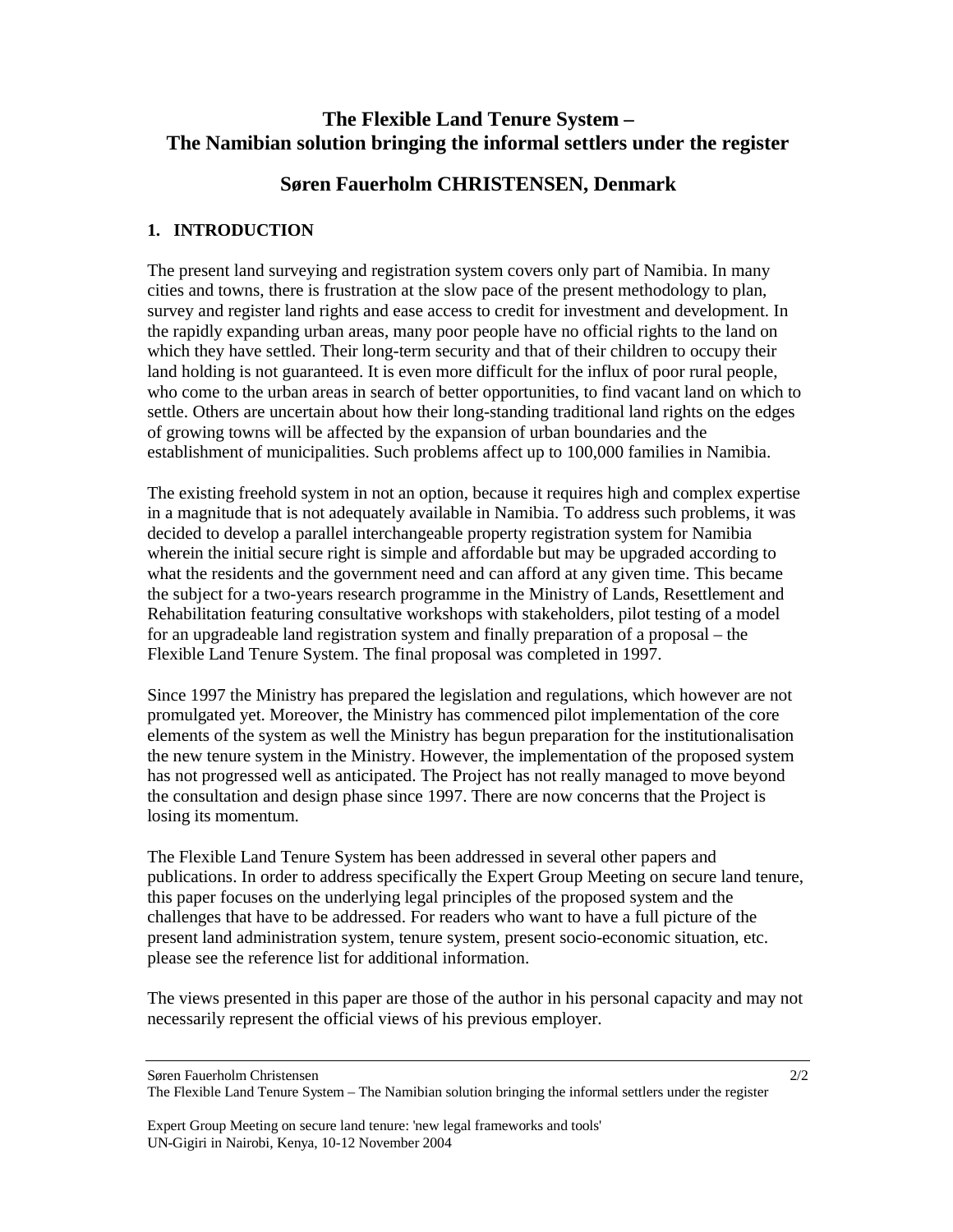## **2. URBAN LANS TENURE ISSUES – IN POINTS**

- Roughly half of the total land area is held under registerable freehold title, while the remainder communal land subsumes a number of different land tenure systems ranging from individual rights to residential and arable land to communal rights to grazing.
- Until recently, all communal land whether rural or urban shared one important characteristic: it could not be held under freehold title. In fact, until the early 1980s black Namibians could not obtain title to any land, whether urban or rural, communal or commercial.
- After independence in 1992-98, the entire areas of the towns were registered in the name of the Government or a local authority to eventually be subdivided into plots, serviced and sold to the public to be held under freehold title.
- Co-existing with state owned property, is the system of customary tenure. The traditional authority system includes land management among the main tasks of its headmen and women. This authority system has been extended into urban areas. Customary grants came under threat when additional local authorities were established in 1992, because land falling within the boundaries of the local authorities was now placed under the jurisdiction of local authorities. Residents in the informal settlements feared that their land rights would not be recognised by newly created local governments.
- After experiencing problems with compensations to informal settlers who had to be moved, local authorities now seem to accept informal settlers. However, they would like to formalise these areas in order to collect taxes and charges for utilities. Moreover, government and local authorities in the north have accepted that existing customary rights cannot be summarily extinguished and holders ordered to leave.
- As the urban population grows, there is a greater demand for serviced land not only for residential purposes but also for business. At the same time, the housing backlog is already huge.
- Official provision of residential plots has not been able to keep up with the level of population influx to the towns because the procedures for establishing a township are too slow and cumbersome, taking between 18 and 24 months. The necessary processes of planning, land surveying and the post survey administrative process, take many months to be concluded.
- Substantial bottlenecks occur because there are not enough land surveyors, conveyancers and town planners in both the public and private sectors in Namibia. Most local authorities that have been established in many areas of the country lack the technical and financial capacity to manage the land.

Søren Fauerholm Christensen

The Flexible Land Tenure System – The Namibian solution bringing the informal settlers under the register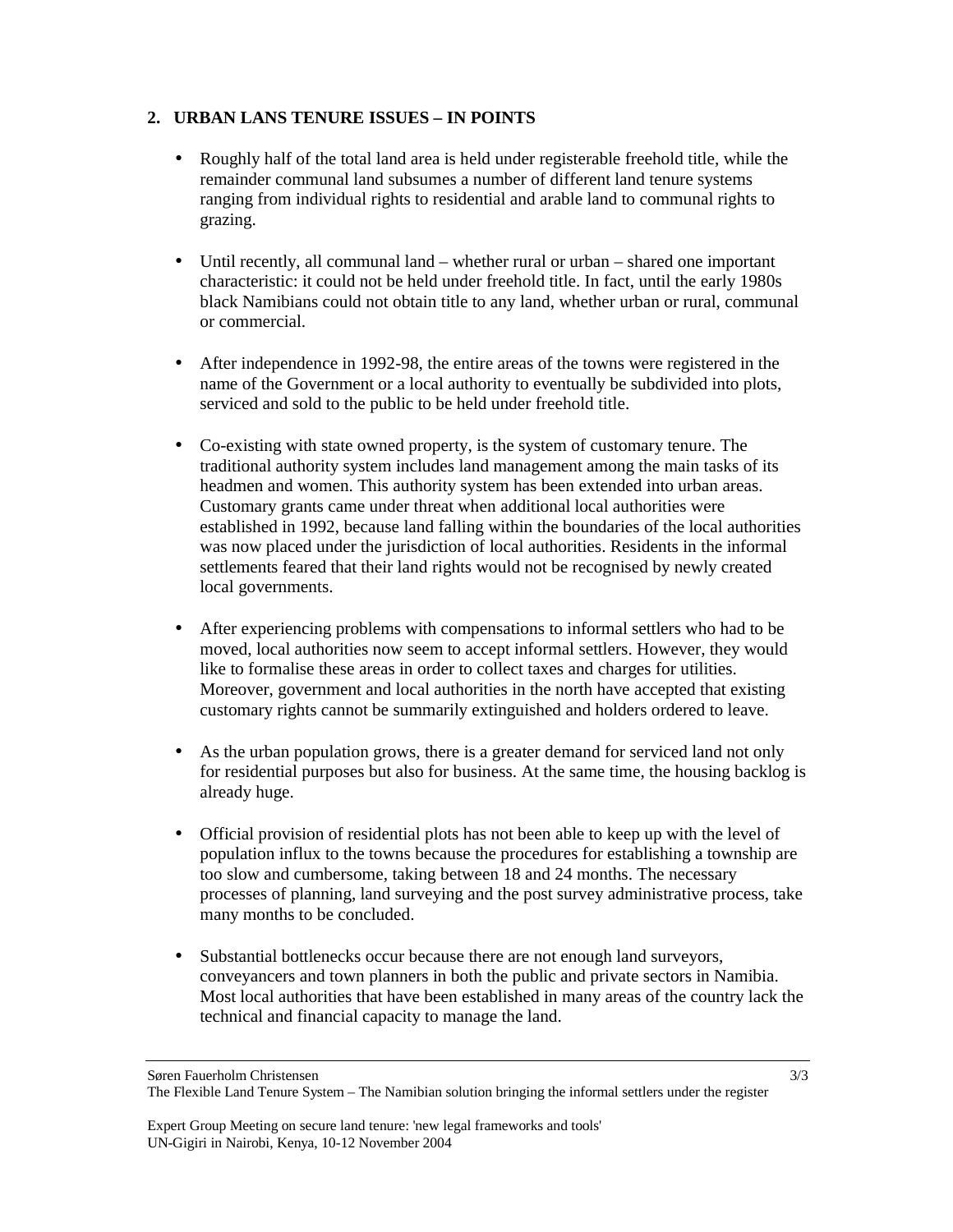#### **3. THE PILOT PROGRAM**

Different options for responding to the above problems were considered. The most obvious solution was to extend the freehold system to the whole country. However, factors as legislative requirements, shortage of required skills in private and public sectors, lack of regular income, etc. all hindered the extension of the formal system. After a series of workshops with all stakeholders it was decided to develop a second property registration system which is parallel to and interchangeable with the existing system, one providing an affordable, more secure, but simple right which can be upgraded according to what the government need and can afford at any given time.

The model for a parallel interchangeable property registration system was then tested in a programme of pilot projects and pilot studies from June, 1995 to November, 1996.

The pilot projects addressed practical land surveying and related planning issues, covering identification of different surveying and registration approaches for upgrading of tenure in different environments. The absolute and relative accuracy of different survey methods under different environmental conditions was ascertained, as well as the time consumption, the materials cost and the skills demand for each of the applied survey methods. The pros and cons of using computers for land surveying recording were assessed. New approaches for land surveying were compared to the methods of the present land surveying system, and the costs of time, materials, skills and accuracy were assessed. To achieve community participation in the adjudication and planning of an area, community based organisations from informal settlements were involved in the pilot projects.

An important hypothesis tested was that properly trained para-professional land measurers could perform adequate survey work under the supervision of experienced land surveyors. Land measurer trainees were selected and involved in the pilot projects to gauge the backgrounds required of recruits and to identify any additional training requirements.

The pilot programme did also evaluate the present land registration systems in Namibia with regard to certainty of title as perceived by the users. Minimum requirements for the maintenance of an unambiguous property registration system were also assessed. The possibilities were investigated of a local authority, a community based organisation or another body issuing tenure documents based on a locally held registry map.

Finally it was recommended that two new types of tenure be introduced in addition to the existing freehold tenure. They are:

- Starter title, a statutory form of tenure registered in respect of a block of land.
- Landhold title, a statutory form of tenure with all of the most important aspects of freehold ownership, but without the complications of full ownership.

The existing freehold system should as such not be changed. However, in the policy decision it was proposed to consider to streamline and simplifying it.

A more detailed analysis of the new flexible system is given below.

Søren Fauerholm Christensen The Flexible Land Tenure System – The Namibian solution bringing the informal settlers under the register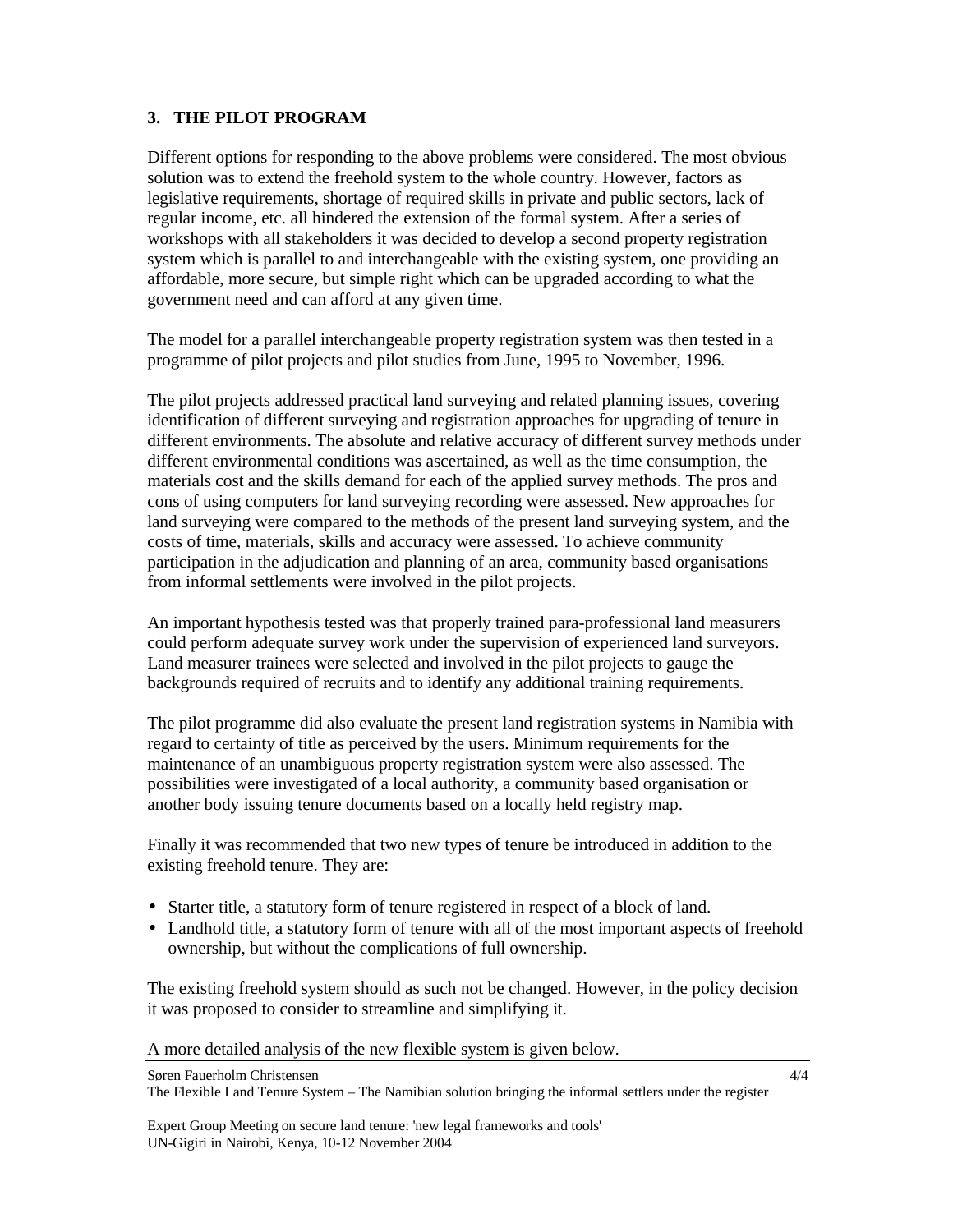### **4. CURRENT STATUS**

Cabinet approved the principles of the new system in 1997 and the Ministry established a Project to commence the implementation. The Flexible Urban Land Tenure Bill was in a final version in July 2004 but has not yet been scrutinized by the required legislative bodies. Furthermore, detailed regulations were drafted in 2004 but not yet examined by a Regulation Committee to be established when the Act is promulgated.

The Ministry made advanced preparations for the initial application of the system. The Project opened a land rights office in Oshakati in line with the requirements of the proposed system in 1998. Meanwhile the training of para-professionals (land measurer and land registration officer) has been secured through a certificate course at the Polytechnic of Namibia. The course is from 2005 upgraded to a diploma course.

The Flexible Land Tenure System has become established within the Namibian Government. The Government has been committing some funds to the Project since 1998. However, the continued decline in financial allocation to the Project and the delay in putting up the necessary legislative framework is now a matter of serious concern. There has been a dramatic decrease in budget allocation to the Project since 1998. The Government is committed to the Project; however, the severe shortage of funding and recognition of the necessary institutionalisation of the project within the Ministry constitutes a major threat to its successful implementation.

## **5. THE LEGAL FRAMEWORK FOR THE FLEXIBLE LAND TENURE SYSTEM**

The basic concept is illustrated graphically in figure 1 (MLRR, February 1997).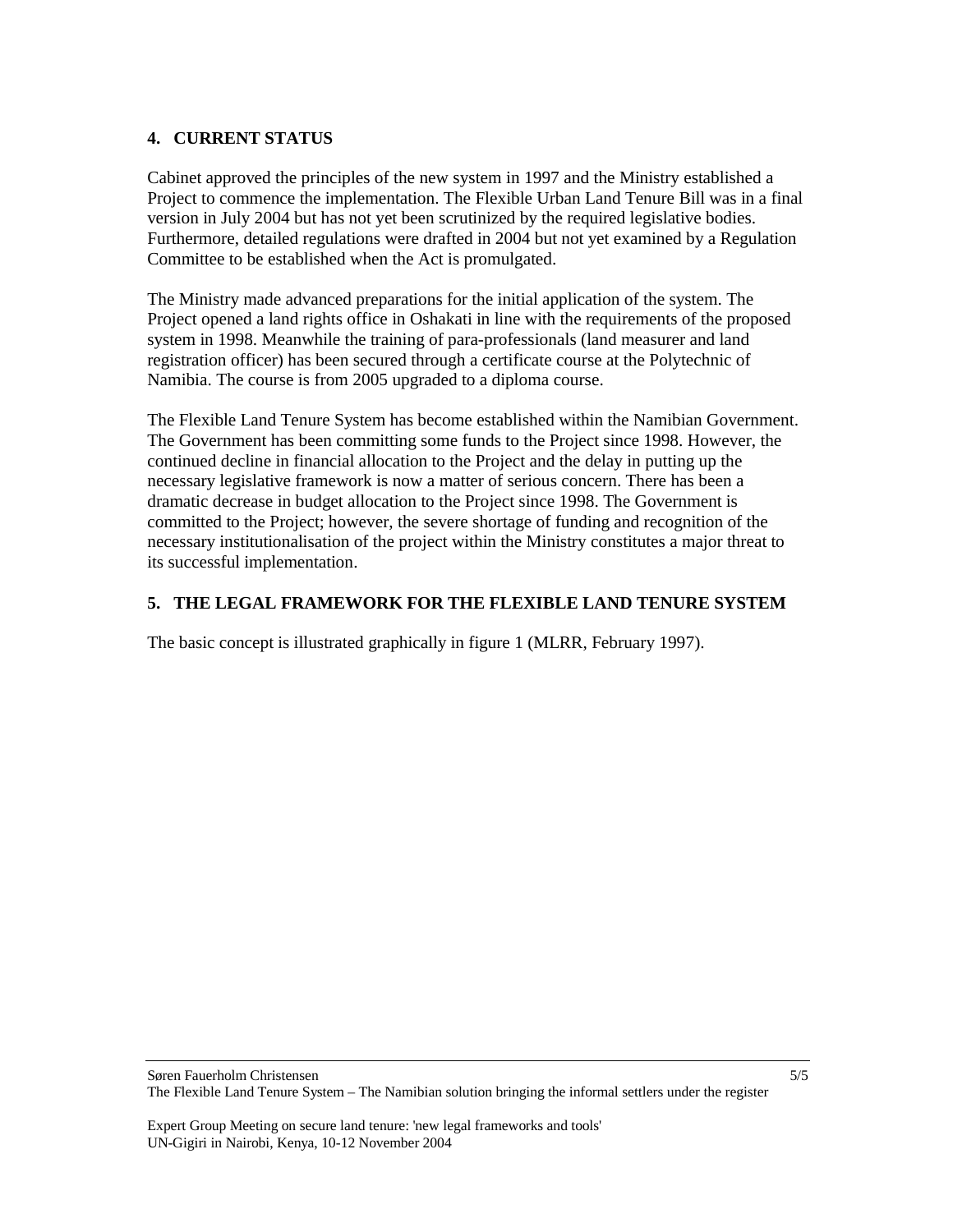

#### **Figur 1: Schematic illustration showing the possible routes to follow when upgrading an informal settlement or when planning a new development.**

The system would operate *parallel* to the existing registration system in the sense that parallel institutions will be responsible for the registration of different tenure types. This means that the same land parcel would be the subject of registration in both the starter and landhold title registry and the Windhoek Deeds registry. However, the Deeds registry would only reflect the ownership of the whole block erf of land and the fact that a starter and landhold title registry exists. Individual starter title and landhold title rights within that block erf would not be visible in the main registry, but only in the starter and landhold title registry.

The system would be *interchangeable* in the sense that the different tenure types catered for in the parallel registries could be upgraded, over time, from an initial base offering basic security, into individual full ownership or freehold title, as it is currently known to the common law and registration statutes of Namibia. In other words, starter title would be *interchangeable* in the sense that starter title rights could be upgraded in accordance with prescribed procedures to landhold title or freehold title.

## **5.1 Starter Title**

Starter title is a new basic form of tenure. The purpose of starter title is:

- to create an inexpensive and simple form of land registration which provides a degree of security of tenure to existing urban dwellers in the context of an upgrading project or to new occupants in an area earmarked for development in a "green fields" context;
- to provide a tool for land management at the local government level;
- to provide a record of families and individuals occupying land in a defined area;
- to underpin a system of fair taxation;

Søren Fauerholm Christensen

The Flexible Land Tenure System – The Namibian solution bringing the informal settlers under the register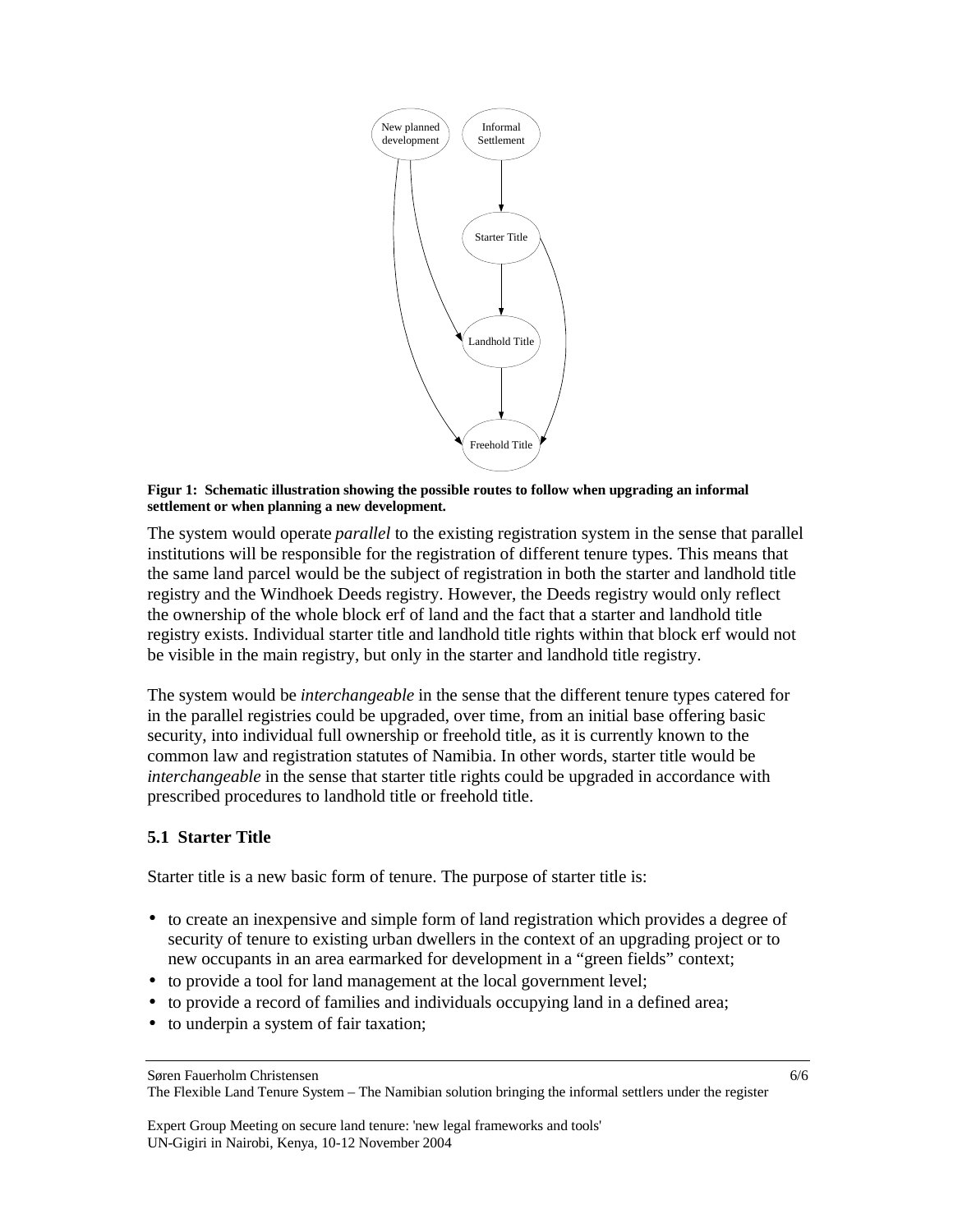- to establish a rational basis for planning the layout of the area and the installation of engineering services; and
- to establish a basis for the further upgrading of tenure over time.

Starter title is an *individual* type of tenure in that one person, as a custodian for a family or a household, is allocated a right to an unspecified site. It is, however, *group based* in that each household within a block erf must abide to the rules of the community laid down by a community association.

Starter title is precisely defined in the Bill to be a standard, nationally uniform statutory form of tenure for proclaimed urban areas. This standard form of tenure would be registered in respect of all starter title situations, while the block erf may be held in ownership by a local, central or regional government body, or even by a private sector developer or a community organisation.

Registration as an occupier within the block erf would vest in such a beneficiary the right to occupy in perpetuity a site within the boundary of the block erf or in another block, preferably in the immediate vicinity. An individual specific parcel to which the occupier may eventually acquire landhold title or freehold title is not defined at this stage.

In practice, informal sites may have been laid out within the block erf without proper survey by the local authority. This informal lay-out does not however affect the nature of the starter title right and the fact that it does not include a right to a specific site.

Only a defined number of starter title's should be permitted in a block erf so as to provide security against overcrowding through the continuous addition of relatives and newcomers.

According to the Bill the Starter title should be capable of being sold, donated and inherited, subject to restrictions that may be imposed by a constitution drawn up by the group or other rights recognised by the group. It should be subject to changes in matrimonial property regimes flowing from, for example, marriage, divorce, or the dissolution of marriage upon the death of a spouse. The nature of starter title and the fact that it is not defined in space would imply that the allowable transactions should be kept to a minimum and it is impossible to register personal servitudes, including fideicommissum, usufructs, etc. It would also be impossible for such tenure to be encumbered by mortgage, lease, or praedial servitudes since the site has not yet been defined.

Starter title holders are advised on the starter title certificate that they should not erect permanent structures before their rights have been upgraded to landhold title rights or a layout for the area has been approved by the local authority. If they should erect permanent structures and then be required to move in order to allow for roads or service provision, they will not be entitled to any compensation.

There are certain advantages to registering starter title electronically in a nationally uniform computer based registry located in Windhoek for overall management purposes but allowing full access for the registration of transactions and updating at the land right office. This would not detract from the importance of the land rights office but rather provide a means to

Søren Fauerholm Christensen

The Flexible Land Tenure System – The Namibian solution bringing the informal settlers under the register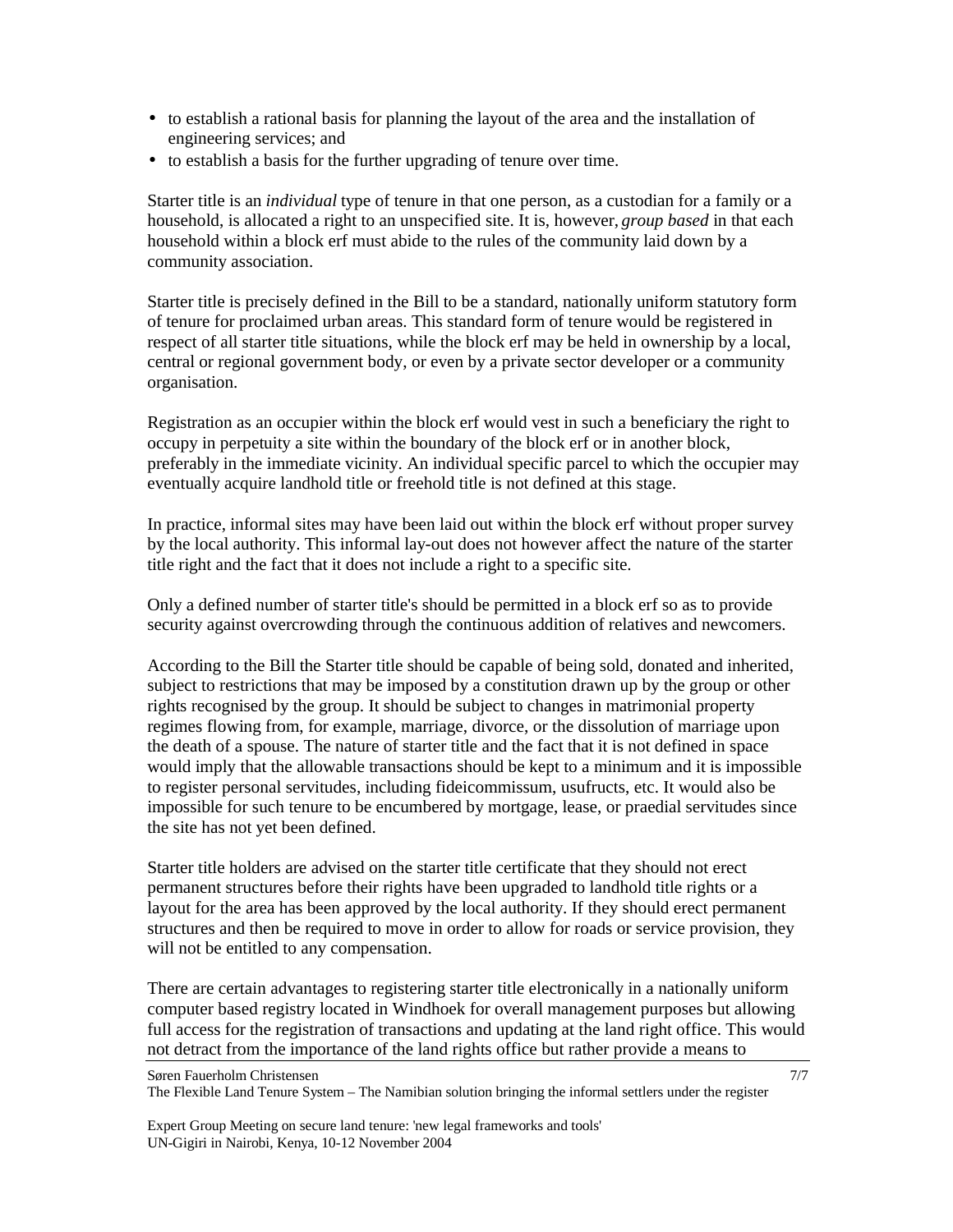improve the accuracy and reliability of transactions processed by the land rights office as well as facilitating the upgrading of the different tenure types. A land registration officer will process the transaction in accordance with standardized computer based forms. The community association plays an important role in collecting names of heads of households, etc. The land registration officer bases his/her registration upon the information collected.

## **5.2 Landhold Title**

Landhold title is in the Bill described as a statutory form of tenure with a limited range of transactions associated with it. The most important aspects of ownership, including mortgages, are allowed without the full range of transactions (with resulting complexities) that might arise in freehold ownership.

Landhold title, like starter title, would be registered in a computer based deeds registry, which would exist parallel to the Windhoek Deeds registry. The underlying parcel of land on which landhold title rights are registered would remain registered in the Deeds registry, but endorsed to the effect that it is subject to the registration of landhold title recorded in the landhold title register. As is the case with starter title, the effect of such an endorsement will be that the block erf may not be dealt with nor further encumbered in any way whatsoever. The owner should however be entitled to register servitudes over the property in order to facilitate the installation of services.

Transactions would be processed by the land registration officer or a conveyancer in accordance with standardised computer based forms, increasing the accuracy and reliability of the register and decreasing the opportunity for fraud.

The rights and obligations of landhold title are set out in Bill creating this statutory form of tenure. Landhold title should be capable of being sold, donated and inherited. It should be subject to all applicable changes in matrimonial regime. In contrast to starter title, it should be capable of being mortgaged and therefore sold in execution.

By limiting the range of transactions allowed in respect of landhold title to those most commonly used, the land registration officer can be trained to recognise and record transactions without extensive legal training.

The cadastral map, which is an integrated part of the cadastral information system, showing landhold title sites should be capable of amendment in order to ensure subdivisions and consolidations of sites. The land measurer is by legislation (the Bill) permitted to undertake the adjudication, land survey and mapping of the plots.

The regulations describe that bonds be registered by means of an endorsement on the title deed. This expected to be facilitated by banks lodging standard bond conditions at the Deeds Registry.

The fact that landhold title is issued in relation to a specific site implies that the owner will be entitled to build a permanent structure, subject to applicable building regulations, without fear

Søren Fauerholm Christensen

The Flexible Land Tenure System – The Namibian solution bringing the informal settlers under the register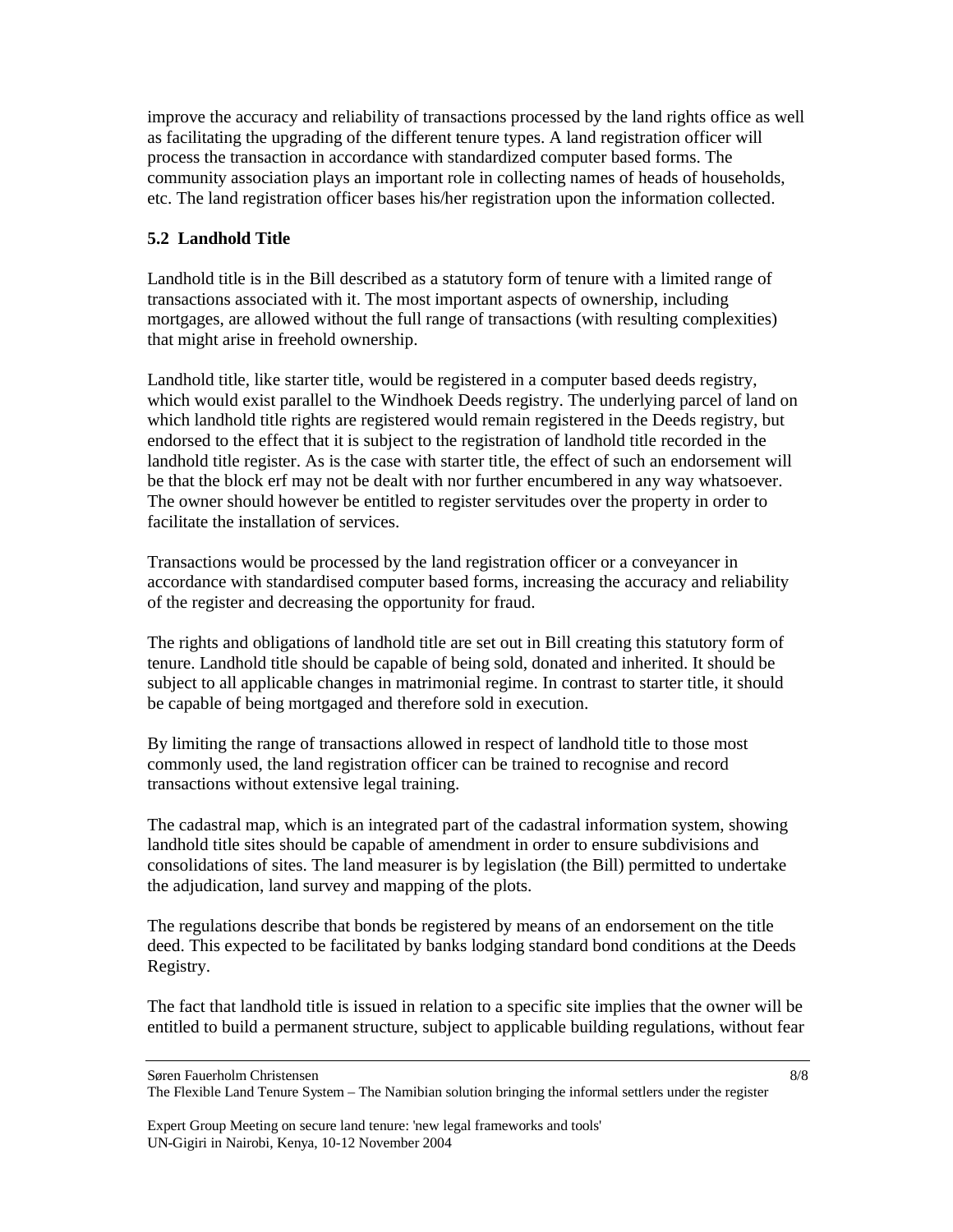of having to be moved. Should the state require such a site for public purposes, it would have to compensate the owner in accordance with the applicable expropriation laws.

#### **5.3 Institutional model**

A land rights office will be staffed with a land rights registrar, linked to a land registration officer and a land measurer (the latter two para-professionals). Formalisation of informal settlements will be performed by the para-professional working with the land rights registrar, bringing an informal land delivery system into the wider urban management system. This partnership should link the local community and the built environment professionals and the various authorities involved in the land delivery process. It is expected that the paraprofessional will speak the local language and understand local customs and practise.

The Project should continue to be attached to the Ministry Lands, Resettlement and Rehabilitation. More precisely the Division of Land Boards, Tenure and Advice should have the overall responsibility for the implementation. Land boards are being established throughout Namibia. It is proposed that the land rights offices could work with the secretariat of the land boards and the chairman might be utilised as the land rights registrar. This will strengthen the integration of land administration in rural areas and urban areas into one system. Moreover, this will ensure proper information flow between governmental bodies involved with land administration and land management.

## **6. THE WAY FORWARD**

The introduction of the concept of a parallel land registration system that has the potential to address the tenure security needs of the poor communities living in informal urban settlements in Namibia brought high hopes to many urban inhabitants since its inception in the mid 1990's. The enthusiasm and support for the Project shown during the various consultation forums gave a clear indication of the urgent need to take appropriate measures that will address the security uncertainties facing thousands of urban dwellers in informal areas.

Unfortunately, the implementation of the Project has not yet proceeded as anticipated and the stakeholders are yet to see any tangible results. The Project has not managed to move beyond the consultation and the pilot Project phases in the last five years. There is now a growing impatience and disappointed due to what the stakeholders see as a slow pace of progress. Despite various efforts by the Ministry of Lands Resettlement and Rehabilitation to keep the Project on track, there are still a number of institutional, technical, legal and financial issues that have to be resolved before the implementation process can proceed forward.

## 7. **CONCLUSION**

The mushrooming and expansion of informal settlements is a major problem in many cities and towns of the developing world. Namibia is not an exception to this phenomenon. In Namibia, thousands of families from the poor section of the population live in unplanned settlements without any form of security of tenure. These informal settlements are typically characterized by lack of basic infrastructure, lack of development and poor living conditions.

Søren Fauerholm Christensen The Flexible Land Tenure System – The Namibian solution bringing the informal settlers under the register